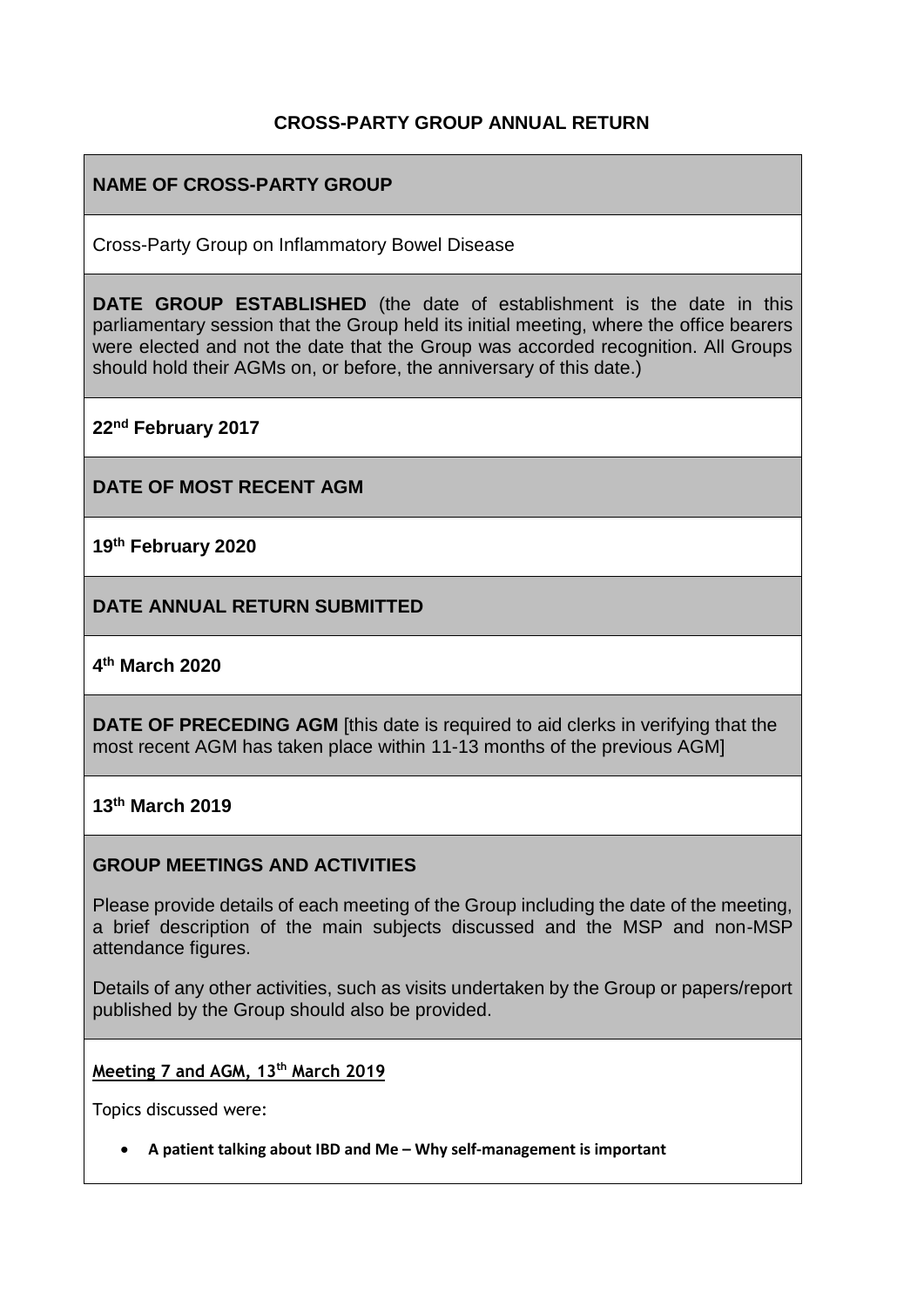- **Royal College of General Practitioners IBD Spotlight Project and Flare Management Resources**
- **Update on the development of national self-management tools**

Attended by: Pauline McNeill MSP (Convenor) Clare Adamson MSP Liam McArthur MSP Attended by 31 non MSP`s

#### **Meeting 8, 22nd May 2019**

**Topics discussed were:**

- **The Crohn`s & Colitis UK campaign: Not Every Disability is Visible**
- **A patient & parent`s Journey with Crohn's**
- **Paediatric IBD in Scotland: Solutions, Achievements, and Improvements**
- **North of Scotland Paediatric Gastroenterology, Hepatology and Nutrition Network (NOSPGHANN) Patient Satisfaction Questionnaire**

**Actions included: To prepare a briefing for the Cabinet Secretary for her attendance at the ESPGHAN Conference in Glasgow**

**Attended by:** Pauline McNeill MSP (Convenor) Colin Smyth MSP Liam McArthur MSP Attended by 20 Non MSP`s

#### **Meeting 9, 2nd October 2019**

**Topics discussed were:** 

- **IBD UK & the new IBD Standards.**
- **A patients` experience of IBD services in the current system**
- **Developing a new model of care for IBD Services in Scotland: 3 distinct pilots.**

**Actions included: To develop a Workplan for 2020**

**Attended by:** Pauline McNeill MSP (Convenor) Colin Smyth MSP Attended by 11 Non MSP`s

### **MSP MEMBERS OF THE GROUP**

Please provide names and party designation of all MSP members of the Group.

Pauline McNeill MSP (Convener)- Labour

Clare Adamson MSP (Deputy Convener)- SNP

**Colin** Smyth MSP- Labour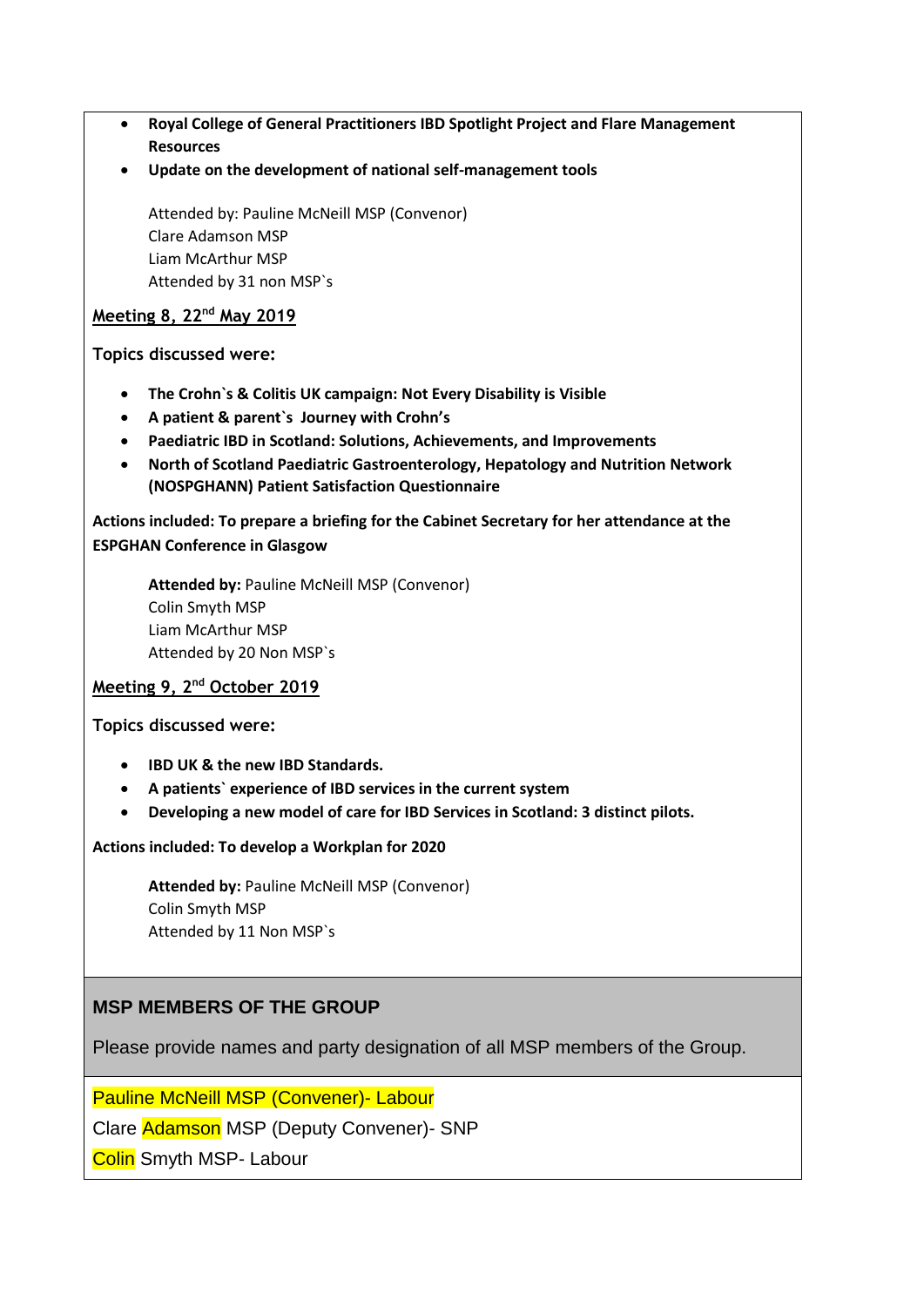Miles Briggs MSP- Conservative

Liam McArthur MSP- Lib Dem

**Neil Findlay MSP- Labour** 

Iain Gray MSP – Labour

### **NON-MSP MEMBERS OF THE GROUP**

For organisational members please provide only the name of the organisation, it is not necessary to provide the name(s) of individuals who may represent the organisation at meetings of the Group.

| <b>Individuals</b> | <b>Kirsty Gibson</b>            |
|--------------------|---------------------------------|
|                    | Paul Johnston                   |
|                    | Angus McLean                    |
|                    | <b>Edmund Murray</b>            |
|                    | Janice Taylor                   |
|                    | <b>Vikki Garrick</b>            |
|                    | Allan Boal                      |
|                    | <b>Seth Squires</b>             |
|                    | Dr Daniel Gaya                  |
|                    | Dr Ian Arnott (Deputy Convener) |
|                    | <b>Dr Richard Russell</b>       |
|                    | Dr Graham Naismith              |
|                    | Dr Jonathan MacDonald           |
|                    | <b>Prof David Wilson</b>        |
|                    | Prof Angus Watson               |
|                    | Jana Moravcova                  |
|                    | <b>Kate Gray</b>                |
|                    | Amy Bednarz                     |
|                    | Cher-antonia Khedim             |
|                    | Dr Dagmar Kastner-Cole          |
|                    | <b>Rachel Hayward</b>           |
|                    | Dr Philip Gaskell               |
|                    | Lis Bardell                     |
|                    | <b>Gail Grant</b>               |
|                    | <b>Matthew Hilferty</b>         |
|                    |                                 |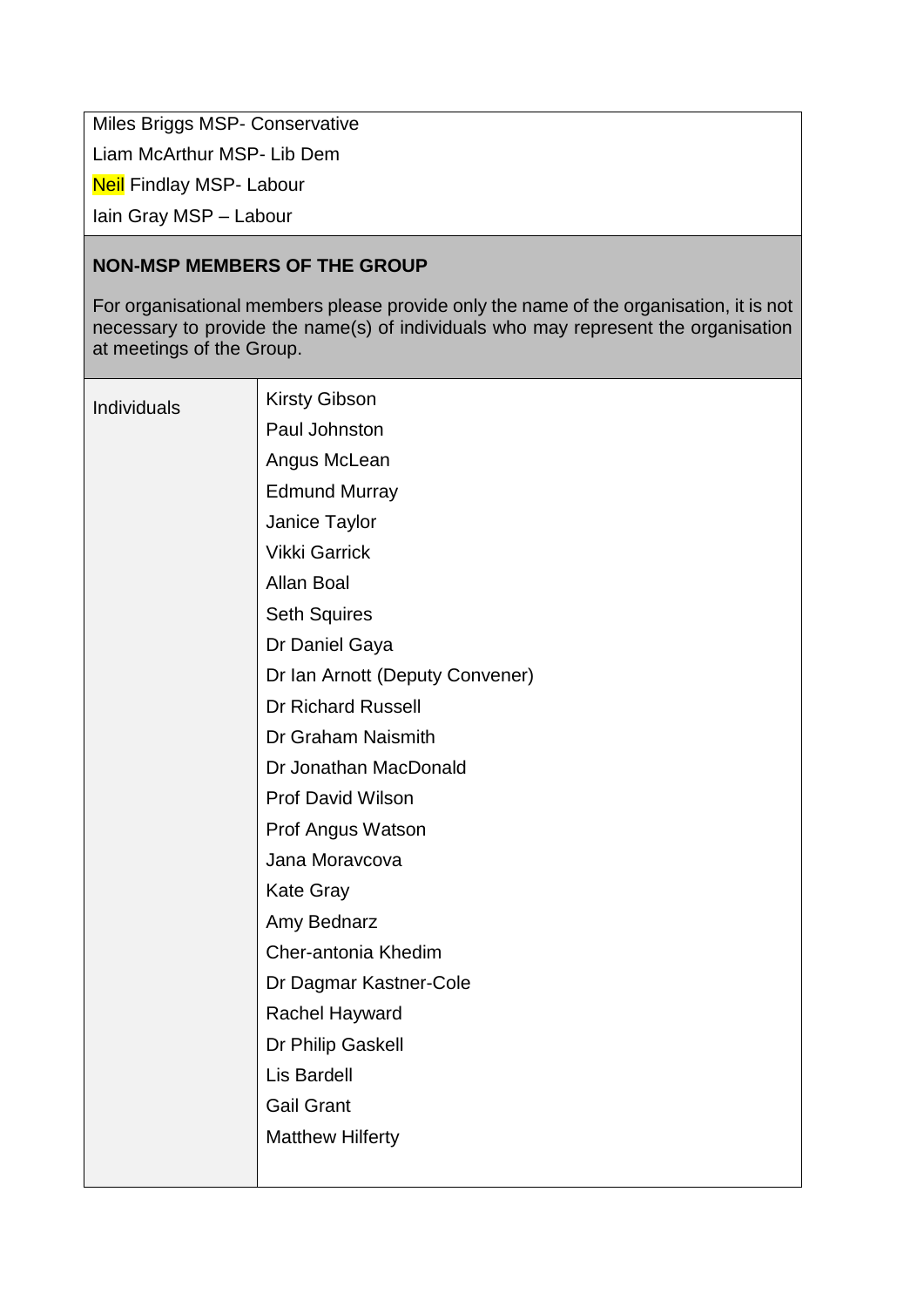| Organisations | Crohn's and Colitis UK                                                                 |
|---------------|----------------------------------------------------------------------------------------|
|               | Scottish Society of Gastroenterology                                                   |
|               | Royal College of Nurses (IBD Nurses Network Scotland)                                  |
|               | Crohn's in Childhood Research Association (CICRA)                                      |
|               | Scottish Society of Paediatric Gastroenterology, Hepatology<br>and Nutrition (SSPGHAN) |
|               | Health and Social Care Alliance Scotland (the ALLIANCE)                                |
|               | Association of the British Pharmaceutical Industry (ABPI)                              |
|               |                                                                                        |

# **GROUP OFFICE BEARERS**

Please provide names for all office bearers. The minimum requirement is that two of the office bearers are MSPs and one of these is Convener – beyond this it is a matter for the Group to decide upon the office bearers it wishes to have. It is permissible to have more than one individual elected to each office, for example, co-conveners or multiple deputy conveners.

| Convener               | Pauline McNeil MSP               |
|------------------------|----------------------------------|
| <b>Deputy Convener</b> | Clare Adamson MSP, Dr Ian Arnott |
| Secretary              | Crohn's and Colitis UK           |
| <b>Treasurer</b>       | <b>None</b>                      |

# **FINANCIAL BENEFITS OR OTHER BENEFITS RECEIVED BY THE GROUP**

Please provide details of any financial or material benefit(s) received from a single source in a calendar year which has a value, either singly or cumulatively, of more than £500. This includes donations, gifts, hospitality or visits and material assistance such as secretariat support.

Details of material support should include the name of the individual providing support, the value of this support over the year, an estimate of the time spent providing this support and the name of the organisation that this individual is employed by / affiliated to in providing this support.

Groups should provide details of the date on which the benefit was received, the value of the benefit and a brief description of the benefit.

| If the Group is not disclosing any financial information please tick the box to confirm |  |  |  |  |
|-----------------------------------------------------------------------------------------|--|--|--|--|
| that the Group has considered the support received, but concluded it totalled under     |  |  |  |  |
| the threshold for disclosure $(E500)$ .                                                 |  |  |  |  |